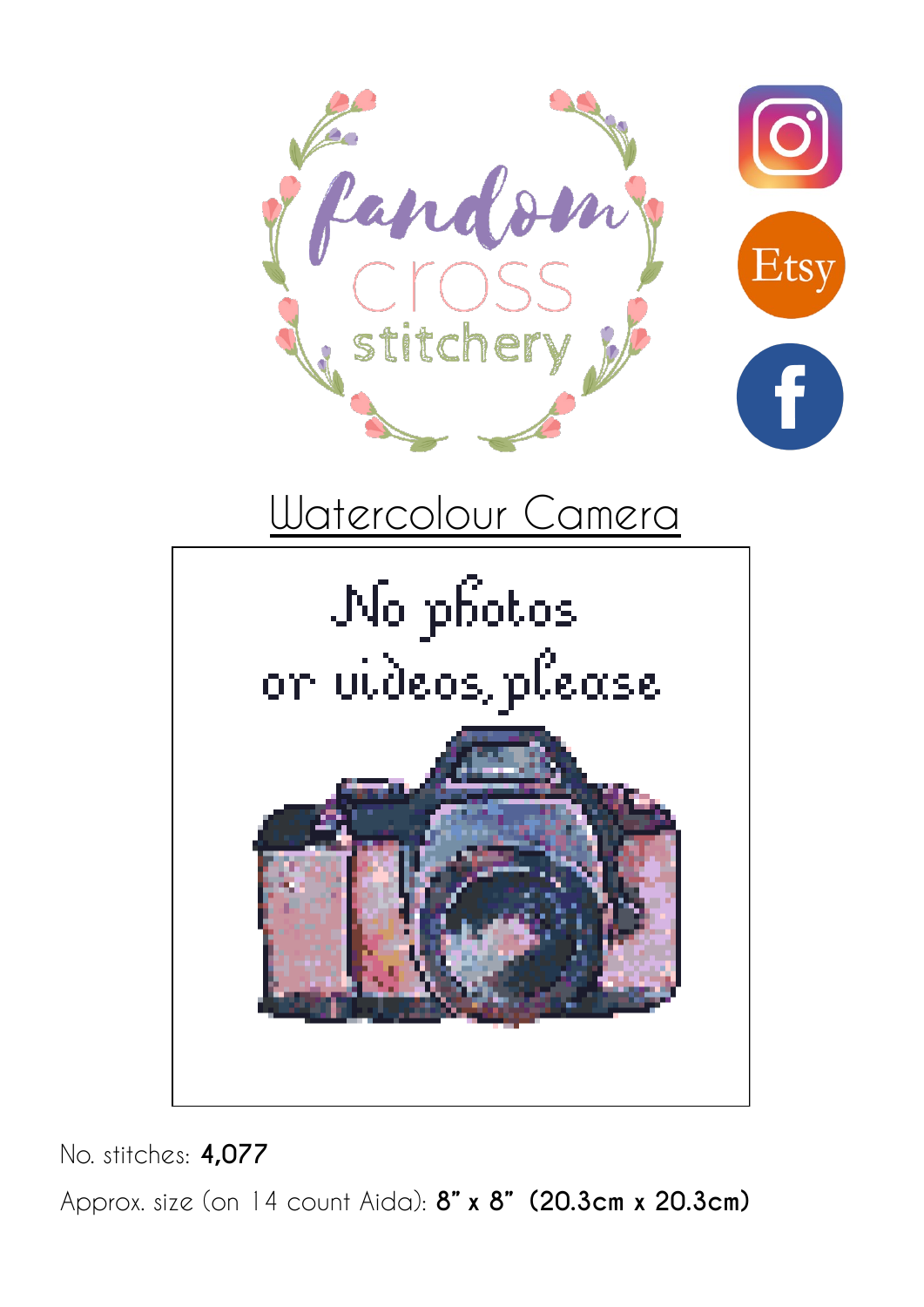

© Fandom Cross Stitchery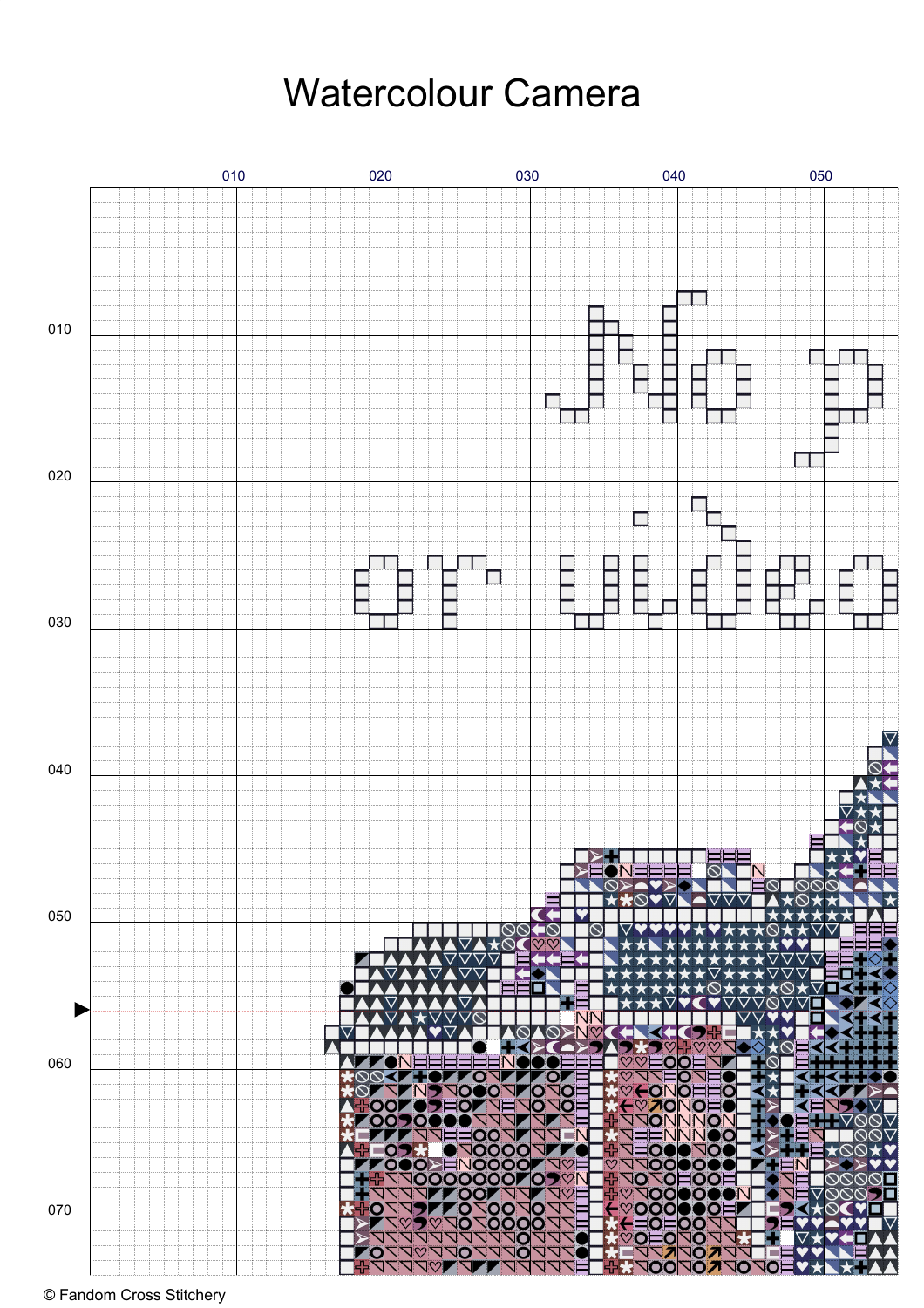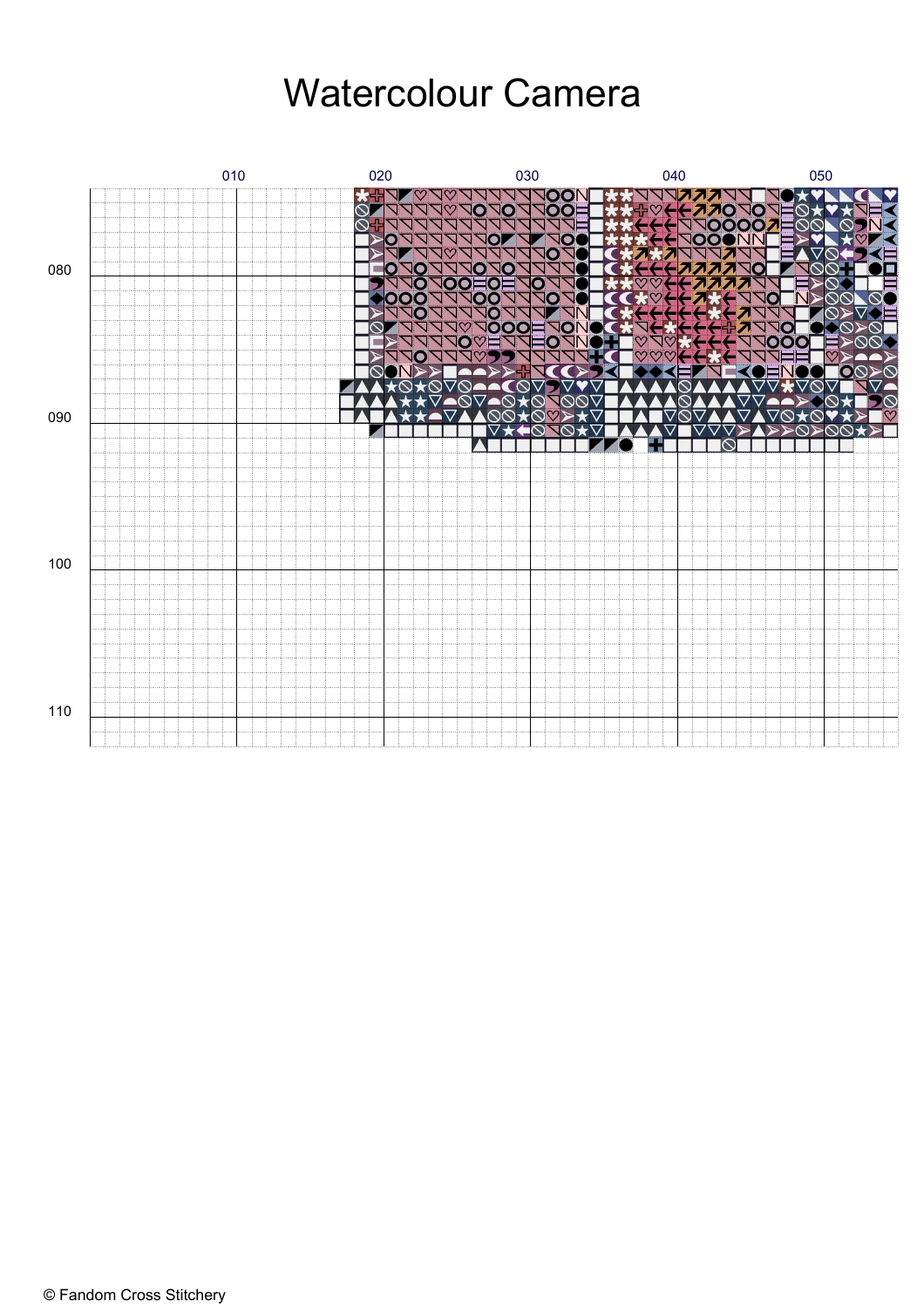

© Fandom Cross Stitchery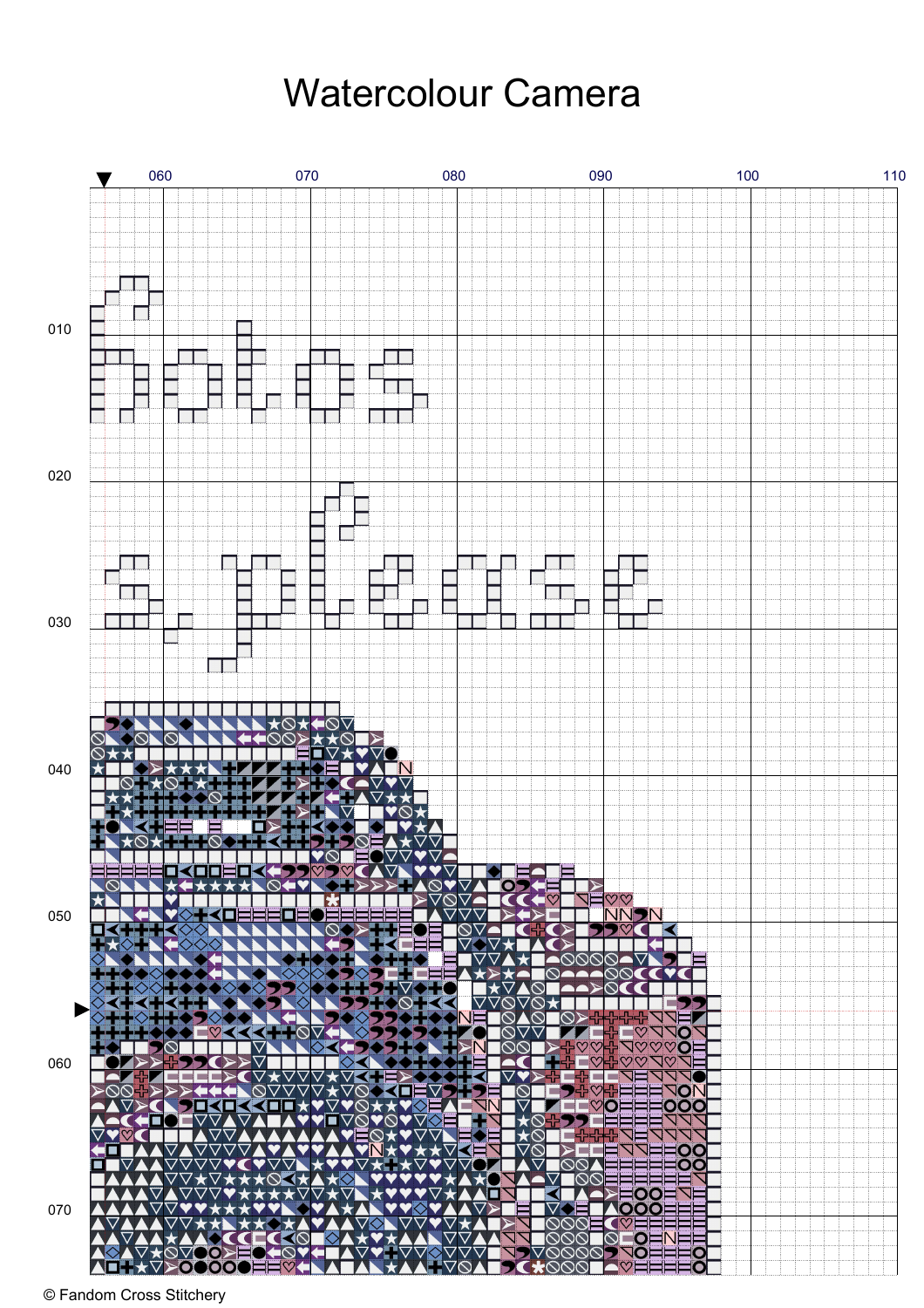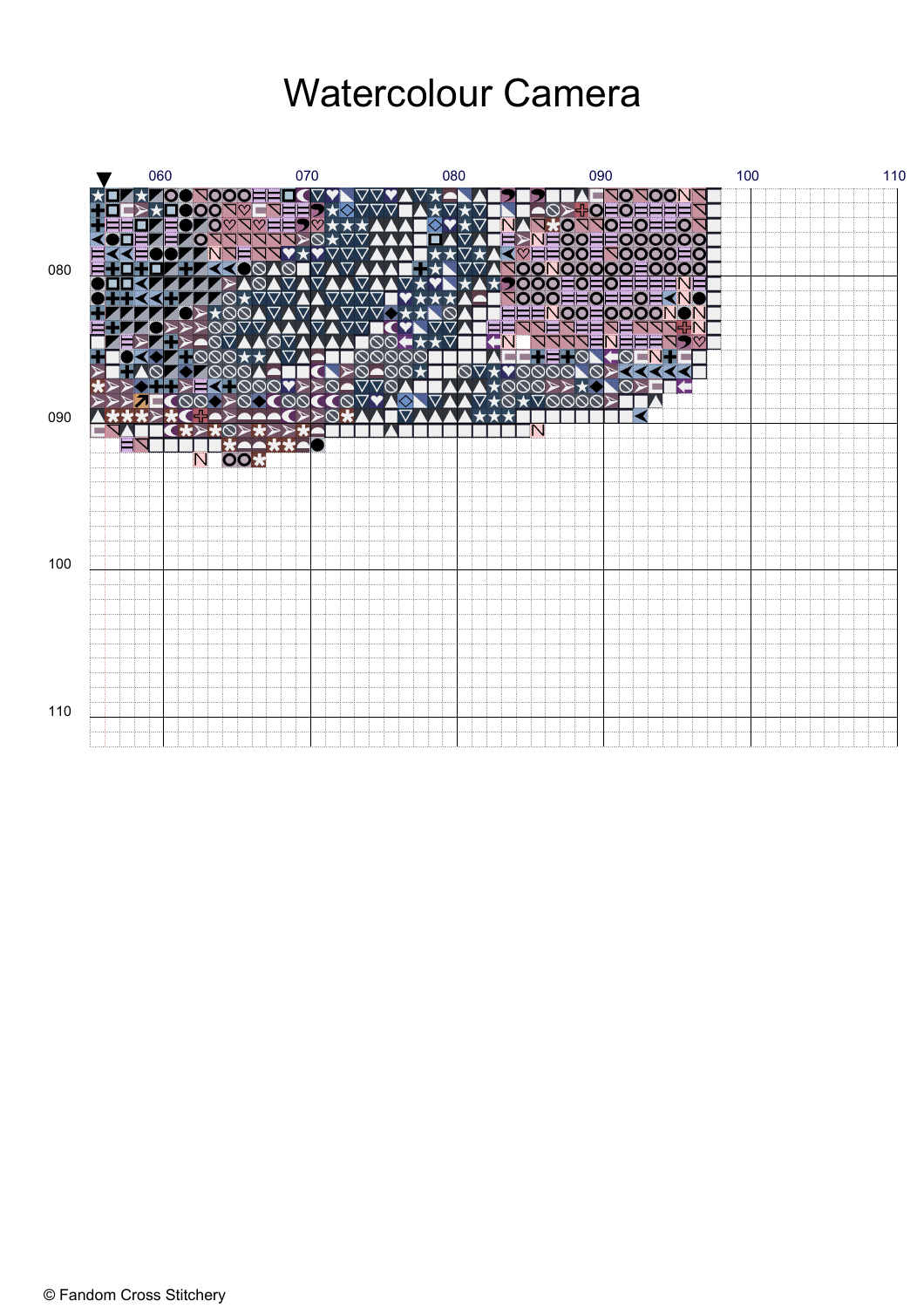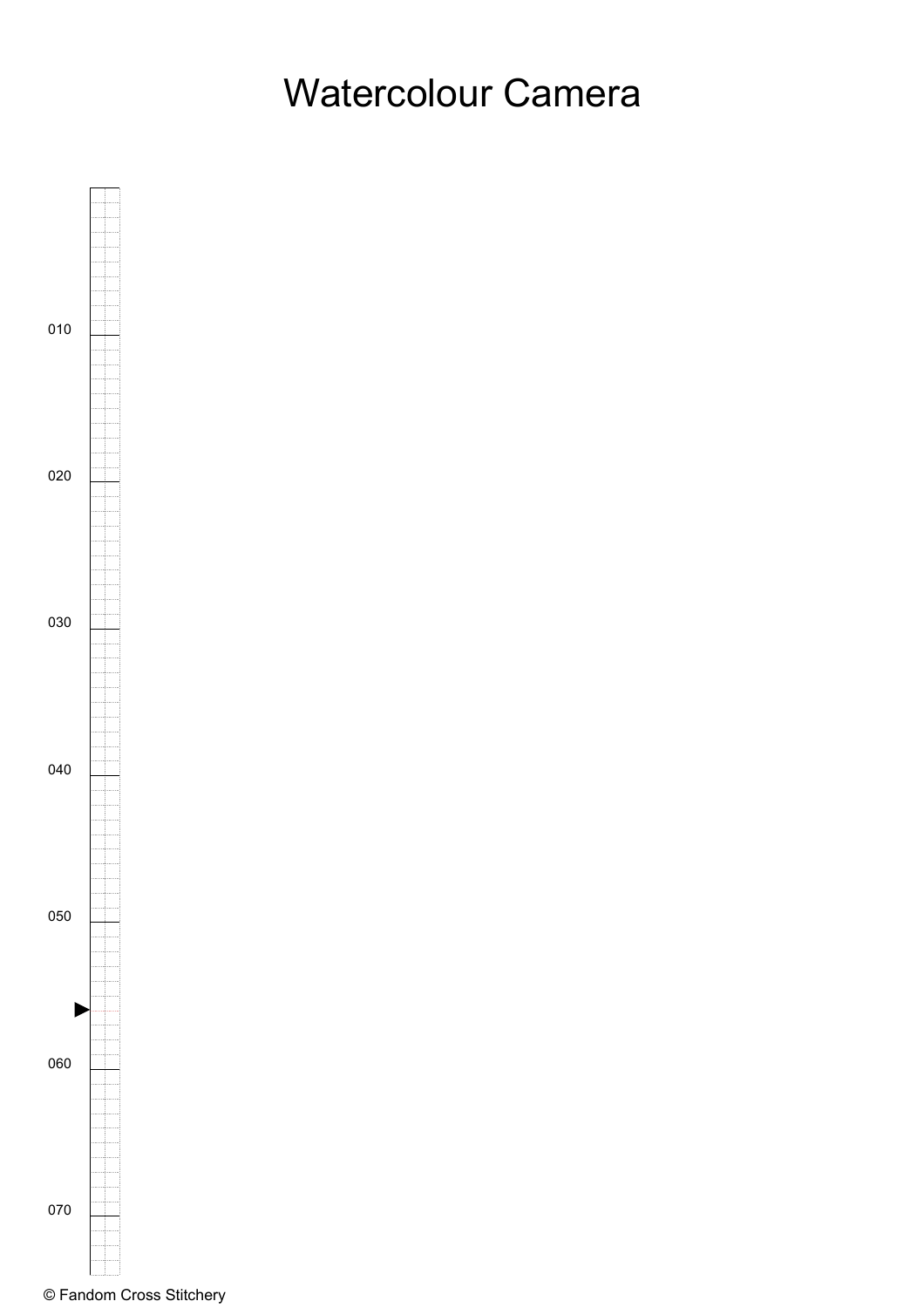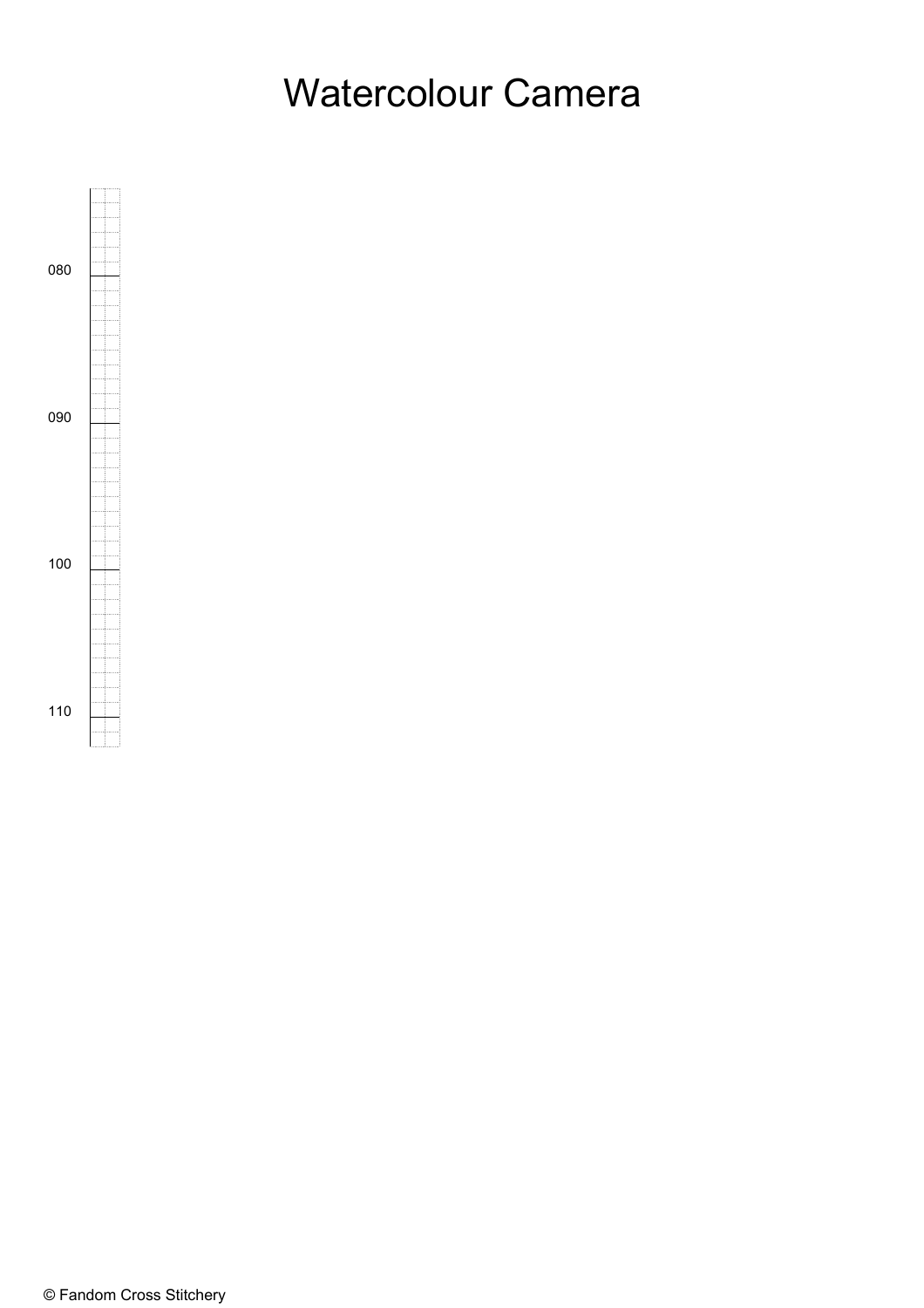|                          | <b>Number</b> |          | Name:                            | Co<br>mm | <b>Bea</b><br>ds | <b>Str</b><br>and | Length    | <b>Stitches</b> |
|--------------------------|---------------|----------|----------------------------------|----------|------------------|-------------------|-----------|-----------------|
| $\mathsf{N}$             | <b>DMC</b>    | 818      | <b>Baby Pink</b>                 |          | 0                | $\overline{2}$    | 41.1 in.  | 58              |
| ፁ                        | <b>DMC</b>    | 223      | Shell Pink light                 |          | $\mathbf 0$      | $\overline{2}$    | 29.0 in.  | 41              |
| $\triangleright$         | <b>DMC</b>    | 778      | <b>Antique Mauve</b><br>very It  |          | 0                | $\overline{2}$    | 228.7 in. | 323             |
| $\leftarrow$             | <b>DMC</b>    | 3688     | Mauve medium                     |          | $\mathbf 0$      | $\overline{2}$    | 24.8 in.  | 35              |
| $\heartsuit$             | <b>DMC</b>    | 3727     | <b>Antique Mauve</b><br>light    |          | 0                | $\overline{2}$    | 50.3 in.  | 71              |
| $\blacktriangle$         | <b>DMC</b>    | 3740     | <b>Antique Violet</b><br>dark    |          | 0                | $\overline{2}$    | 38.2 in.  | 54              |
| $\blacktriangleright$    | <b>DMC</b>    | 3041     | <b>Antique Violet</b><br>mediu   |          | 0                | $\overline{2}$    | 82.8 in.  | 117             |
| E                        | <b>DMC</b>    | 3042     | <b>Antique Violet</b><br>light   |          | 0                | $\overline{2}$    | 33.3 in.  | 47              |
| $\blacktriangleright$    | <b>DMC</b>    | 3836     | Grape light                      |          | $\overline{0}$   | $\overline{2}$    | 51.0 in.  | 72              |
| $\bullet$                | <b>DMC</b>    | 3743     | <b>Antique Violet</b><br>very    |          | 0                | 2                 | 159.3 in. | 225             |
| $\blacktriangleleft$     | <b>DMC</b>    | 327      | Violet very dark                 |          | $\mathbf 0$      | $\overline{2}$    | 37.5 in.  | 53              |
|                          | <b>DMC</b>    | 3837     | Lavender ultra<br>dark           |          | 0                | $\overline{2}$    | 33.3 in.  | 47              |
| $\blacksquare$           | <b>DMC</b>    | 211      | Lavender light                   |          | $\mathbf 0$      | $\overline{2}$    | 189.0 in. | 267             |
| $\mathbb{R}^n$           | <b>DMC</b>    | 939      | Navy Blue very<br>dark           |          | 0                | 2                 | 552.9 in. | 781             |
| $\blacktriangledown$     | <b>DMC</b>    | 158      | <b>Cornflower Blue</b><br>medium |          | 0                | $\overline{2}$    | 72.9 in.  | 103             |
|                          | <b>DMC</b>    | 762      | Pearl Grey very<br>light         |          | $\mathbf 0$      | $\overline{2}$    | 58.1 in.  | 82              |
| $\blacktriangleright$    | <b>DMC</b>    | 793      | <b>Cornflower Blue</b><br>medium |          | 0                | $\overline{2}$    | 95.6 in.  | 135             |
| $\blacklozenge$          | <b>DMC</b>    | 160      | <b>Grey Blue</b><br>medium       |          | 0                | $\overline{2}$    | 68.0 in.  | 96              |
| $\overline{\mathcal{O}}$ | <b>DMC</b>    | 317      | <b>Pewter Grey</b>               |          | $\mathbf 0$      | $\overline{2}$    | 160.7 in. | 227             |
| $\blacktriangledown$     | <b>DMC</b>    | 415      | <b>Pearl Grey</b>                |          | $\boldsymbol{0}$ | $\overline{2}$    | 77.2 in.  | 109             |
| $\Diamond$               | <b>DMC</b>    | 807      | Peacock Blue<br>dark             |          | 0                | $\overline{2}$    | 30.4 in.  | 43              |
| $\blacktriangleleft$     | <b>DMC</b>    | 157      | <b>Cornflower Blue</b><br>very   |          | 0                | $\overline{2}$    | 53.1 in.  | 75              |
| $\Delta$                 |               | DMC 3750 | <b>Antique Blue</b><br>very dark |          | 0                | $\overline{2}$    | 177.7 in. | 251             |